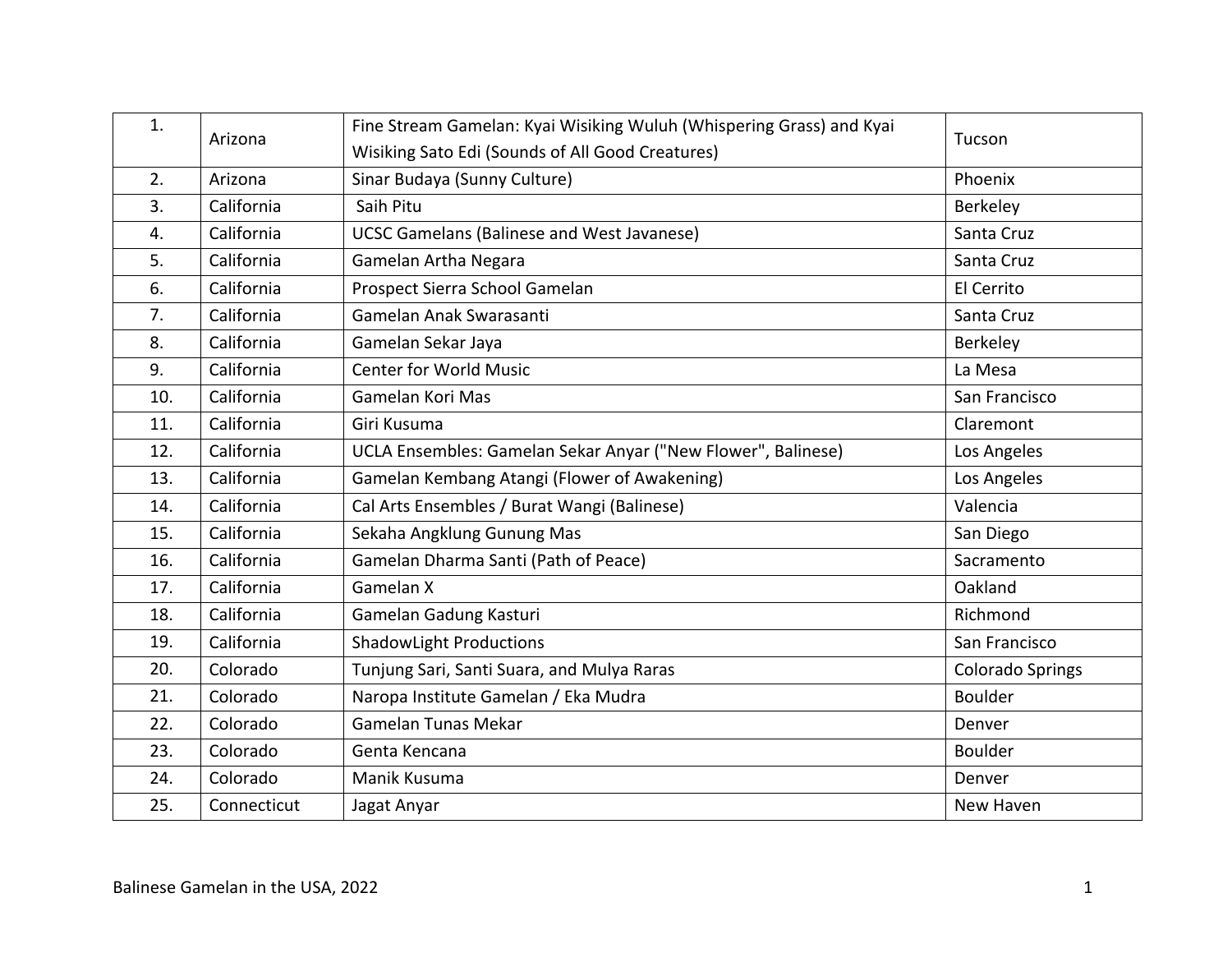| 26. | Connecticut       | Wesleyan University Gamelan / Balinese Angklung                                                                | Middletown            |
|-----|-------------------|----------------------------------------------------------------------------------------------------------------|-----------------------|
| 27. | Connecticut       | Sekar Kembar                                                                                                   | New Haven             |
| 28. | Florida           | Sekaa Gong Hanuman Agung                                                                                       | Tallahassee           |
| 29. | Hawai'i           | University of Hawai'i Balinese Gamelan Ensemble / Gamelan Segara Madu                                          | Honolulu              |
| 30. | Idaho             | Tirta Budaya                                                                                                   | <b>American Falls</b> |
| 31. | Illinois          | <b>University Gamelan Ensemble</b>                                                                             | DeKalb                |
| 32. | Illinois          | University of Illinois Gamelan                                                                                 | Urbana-Champaign      |
| 33. | Kentucky          | (no name)                                                                                                      | Lexington             |
| 34. | Maryland          | Mitra Kusuma                                                                                                   | College Park          |
| 35. | Maryland          | Wrhatnala USA                                                                                                  | Germantown            |
| 36. | Maryland          | <b>UMD Gamelan Saraswati</b>                                                                                   | Baltimore             |
| 37. | Maryland          | Art & Cultural Center of Indonesia (ACCI)                                                                      | Landover              |
| 38. | Massachusetts     | Gita Sari (Essence of Song)                                                                                    | Worcester             |
| 39. | Massachusetts     | Gamelan Galak Tika                                                                                             | Cambridge             |
| 40. | Missouri          | Gamelan Genta Kasturi                                                                                          | <b>Kansas City</b>    |
| 41. | Montana           | Gamelan Sekar Gunung (Mountain Flower Gamelan)                                                                 | Bozeman               |
| 42. | Montana           | <b>Manik Harum</b>                                                                                             | Missoula              |
| 43. | Montana           | Kocong!                                                                                                        | Missoula              |
| 44. | Montana           | The University of Montana Jaya Budaya Balinese Gamelan                                                         | Missoula              |
| 45. | New Hampshire     | <b>Sleeping Fox</b>                                                                                            | Lebanon               |
| 46. | <b>New Mexico</b> | Sekar Gadung                                                                                                   | Albuquerque           |
| 47. | New York          | Gamelan Lila Muni                                                                                              | Rochester             |
| 48. | New York          | Gamelan Giri Kusuma                                                                                            | New York City         |
| 49. | New York          | Hudson Valley Gamelan Ensembles (Gamelan Giri Mekar, Gamelan Chandra<br>Kanchana, and the Bard Gender Consort) | Annandale-on-Hudson   |
| 50. | New York          | Gamelan Dharma Swara                                                                                           | New York City         |